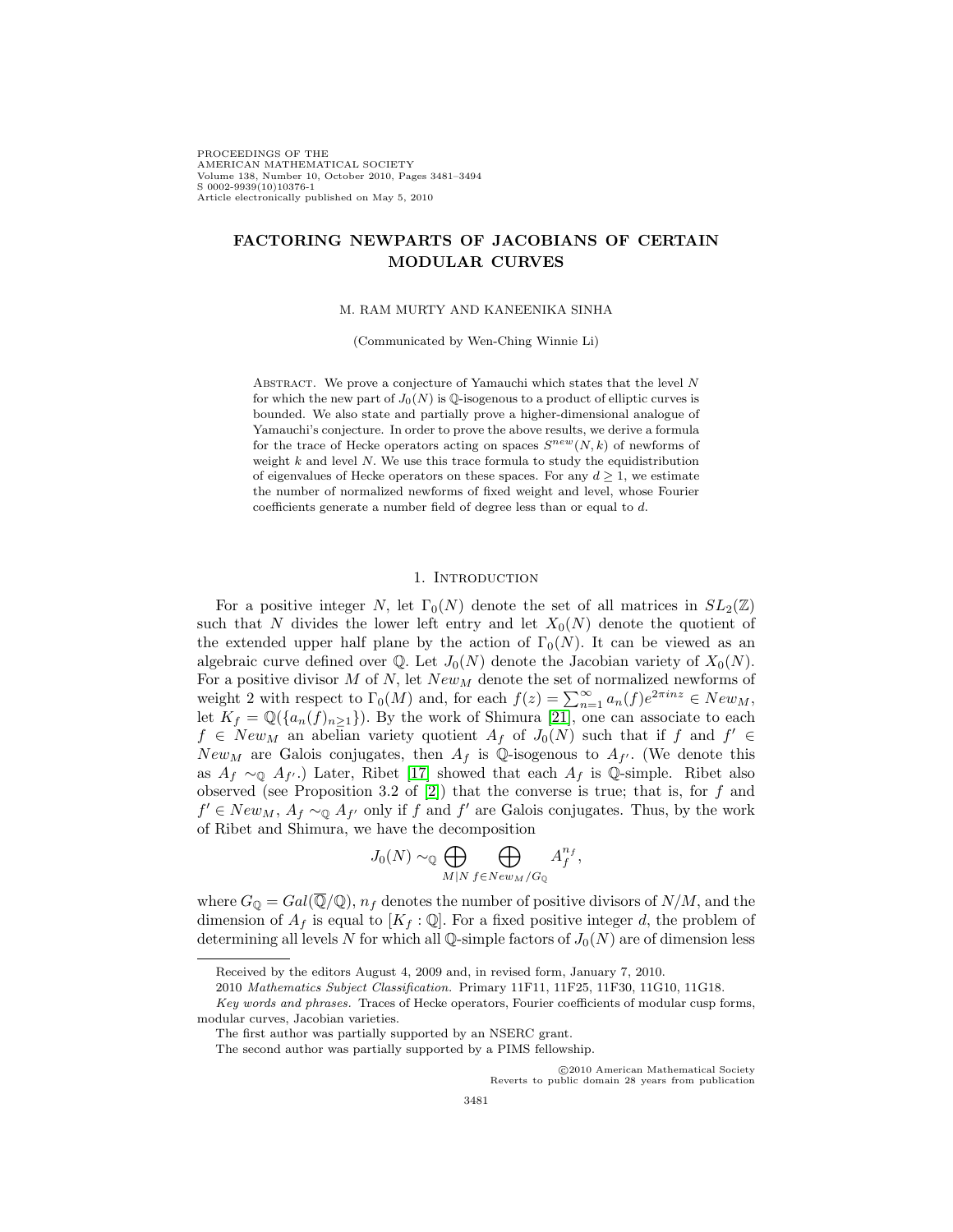than or equal to d has been well investigated. By a result of Serre (see Theorem 7 of  $[20]$ , we know that there are only finitely many levels N for which this happens. In [\[5\]](#page-12-3), Cohen listed all the odd N's for the case  $d = 1$ , that is, all the N's such that all Q-simple factors of  $J_0(N)$  are elliptic curves. Building on Cohen's work, Yamauchi [\[22\]](#page-13-1) listed all the N's (even and odd) such that all  $\mathbb Q$ -simple factors of  $J_0(N)$  are elliptic curves. In [\[15\]](#page-12-4), we made Serre's result effective; that is, for any  $d \geq 1$ , we found an effectively computable constant  $B(d)$ , which depends only on d such that if all Q-simple factors of  $J_0(N)$  are of dimension  $\leq d$ , then  $N \leq B(d)$ .

In this article, our focus is on the newpart of  $J_0(N)$ , denoted as  $J_0^{new}(N)$ , for which we have the decomposition

$$
J_0^{new}(N) \sim_{\mathbb{Q}} \bigoplus_{f \in New_N/G_{\mathbb{Q}}} A_f.
$$

In [\[22\]](#page-13-1), Yamauchi conjectured that if  $J_0^{new}(N)$  is  $\mathbb Q$ -isogenous to a product of elliptic curves, then  $N$  is bounded above by 1800. In section 5 of this paper, we essentially prove this conjecture in the following theorem:

<span id="page-1-2"></span>**Theorem 1.** If  $J_0^{new}(N)$  is Q-isogenous to a product of elliptic curves, then N is bounded above by an absolute and effectively computable constant.

<span id="page-1-0"></span>We can formulate a higher dimensional analogue of Yamauchi's conjecture, as follows:

**Conjecture 2.** For any  $d \geq 1$ , there are only finitely many positive integers N such that  $J_0^{new}(N)$  is Q-isogenous to a product of Q-simple abelian varieties of dimension less than or equal to d.

Let  $p$  be a prime number. In [\[19\]](#page-12-5), Royer proved that for any sufficiently large Let p be a prime number. In [19], Royer proved that for any sumclemity large<br>number N coprime to p,  $J_0^{new}(N)$  has a Q-simple factor of dimension  $\gg \sqrt{\log \log N}$ , where the implied constant depends on  $p$ . This immediately implies that for any  $d \geq 1$ , there are only finitely many N's not divisible by p such that all Q-simple factors of  $J_0^{new}(N)$  are of dimension less than or equal to d. This result for the case  $p = 2$  was also independently proved by Lim [\[12\]](#page-12-6). However, neither Royer's nor Lim's results are effective. In the direction of Conjecture [2,](#page-1-0) we prove the following theorem in section 5:

<span id="page-1-1"></span>**Theorem 3.** Let p be a fixed prime. For any integer  $d \geq 1$ , if N is coprime to p and  $J_0^{new}(N)$  is isogenous to a product of  $\mathbb Q$ -simple abelian varieties of dimension less than or equal to d, then N is bounded above by a constant  $B(p,d)$  that depends only on p and d. More precisely,

$$
\log 2N \le 311206d^2 2^{4d^2} p^{d^2/2} \log p.
$$

Remark 4. The correct way to interpret the value of Royer's result and Theorem [3](#page-1-1) is that if we fix a prime  $p$ , then Conjecture [2](#page-1-0) holds for positive integers  $N$  coprime to p. The advantage of Theorem [3](#page-1-1) over Royer's result is that it clearly reveals the dependence of the bound for  $N$  on  $p$  and  $d$ . This explicit bound enables us to address Yamauchi's conjecture (for the case  $d = 1$ ) for **all** N. If we take  $p = 2$ , Theorem [3](#page-1-1) leads to an effective upper bound for all **odd** N's in Conjecture [2,](#page-1-0) that is, an effective version of Lim's result. The constant in Theorem [1](#page-1-2) obtained by our current methods turns out to be much larger than the one conjectured by Yamauchi. We relegate the sharpening of this constant to future work.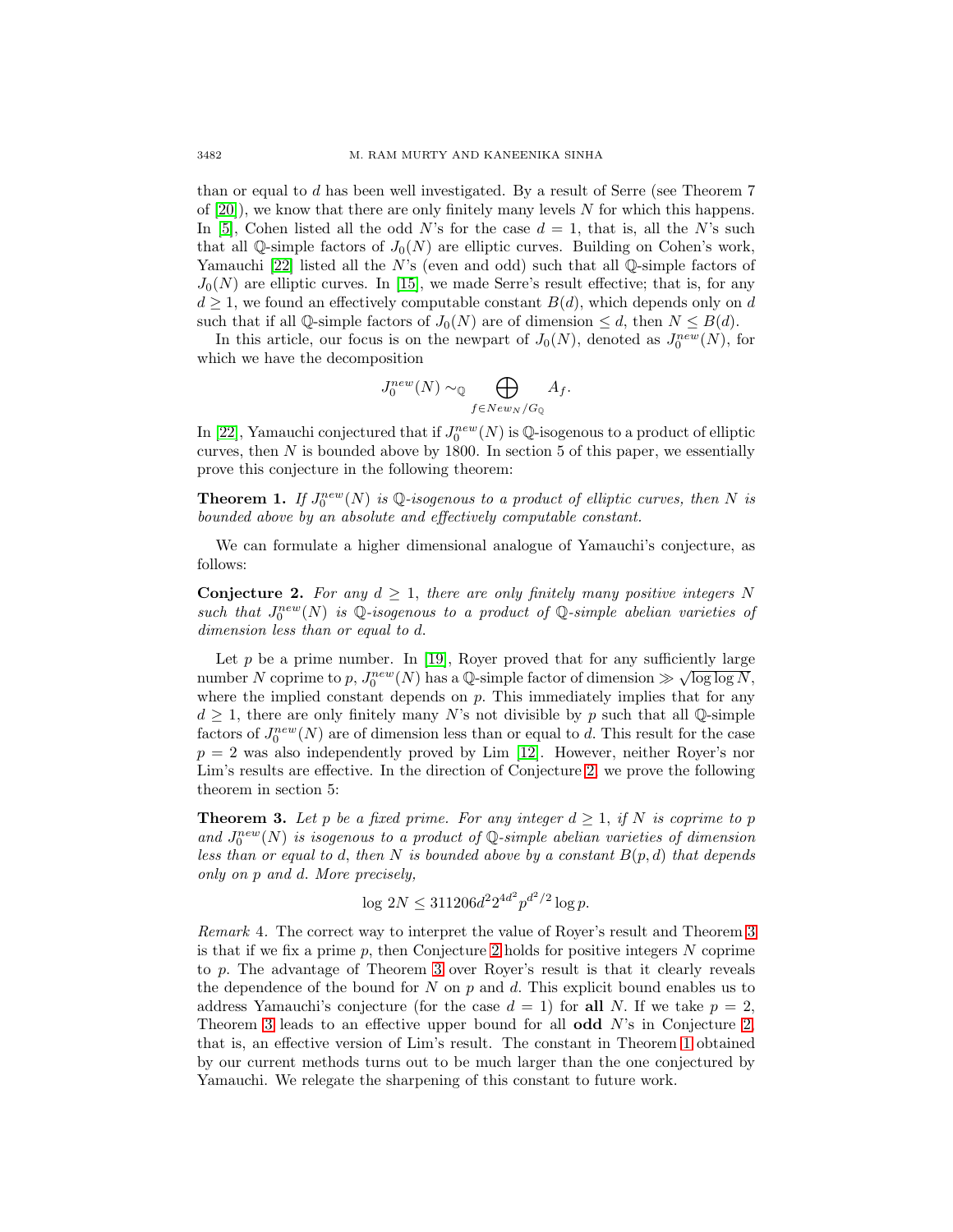In the next section, we state some results that lead to Theorems [1](#page-1-2) and [3](#page-1-1) and are also of independent interest.

### 2. Preliminaries

Let  $S(N, k)$  be the space of cusp forms of weight k  $(k \geq 2$  is an even integer) with respect to  $\Gamma_0(N)$  and, for any integer  $n \geq 1$ , let  $T_n(N, k)$  be the n-th Hecke operator acting on  $S(N, k)$ . Let  $s(N, k)$  be the dimension of  $S(N, k)$ . Let p be a fixed prime and let  $(k_{\lambda}, N_{\lambda})$  be a sequence of pairs of positive integers with  $N_{\lambda}+k_{\lambda} \rightarrow \infty$  provided that p does not divide  $N_{\lambda}$  and  $k_{\lambda}$  is even. By the theorem of Deligne proving the Ramanujan-Petersson inequality, we know that the eigenvalues of  $T_p(N_\lambda, k_\lambda)$  lie in the interval

$$
[-2p^{\frac{k_{\lambda}-1}{2}},2p^{\frac{k_{\lambda}-1}{2}}].
$$

In his celebrated 1997 paper [\[20\]](#page-12-2), Serre proved that with  $N_{\lambda} + k_{\lambda} \rightarrow \infty$  as above, the family of eigenvalues of the normalized  $p$ -th Hecke operator

$$
T_p'(N_\lambda, k_\lambda) = \frac{T_p(N_\lambda, k_\lambda)}{p^{(k_\lambda - 1)/2}}
$$

is equidistributed in the interval  $[-2, 2]$  with respect to the measure

$$
\mu_p = \begin{cases} \frac{p+1}{\pi} \frac{(1-x^2/4)^{1/2}}{(p^{1/2}+p^{-1/2})^2 - x^2} dx & \text{if } x \in [-2,2] \\ 0 & \text{otherwise.} \end{cases}
$$

In [\[15\]](#page-12-4), we proved the following effective version of Serre's equidistribution theorem (see [\[15\]](#page-12-4), p. 701). Let N be a positive integer and let  $p$  be a prime not dividing N. Let  $\{\lambda_{p,i}\}_{1\leq i\leq s(N,k)}$  denote the eigenvalues of  $T_p(N,k)$ . For an interval  $[\alpha,\beta]\subset$  $[-2, 2]$  and for any positive integer  $M \geq 1$ ,

$$
\left| \left\{ \#i : \frac{\lambda_{p,i}}{p^{\frac{k-1}{2}}} \in [\alpha, \beta] \right\} - s(N, k) \int_{\alpha}^{\beta} \mu_p(x) \right|
$$
  

$$
\ll \frac{s(N, k)}{M + 1} + (p^{3M/2} 2^{\nu(N)} \sigma_0(N) \sqrt{N} \log p) M \log M,
$$

where  $\nu(N)$  denotes the number of prime divisors of N and  $\sigma_0(N)$  denotes the number of positive divisors of N. This effective version of Serre's theorem has several applications. Most notably, in  $[15]$  we estimate, for a given d and prime p not dividing N, the number of eigenvalues of  $T_p$  of degree less than or equal to d. We then determine an effectively computable constant  $B_d$  such that if  $J_0(N)$ is isogenous to a product of Q-simple abelian varieties of dimensions less than or equal to d, then  $N \leq B_d$ .

In this paper, we restrict our attention to the eigenvalues of  $T_p$  acting on  $S^{new}(N, k)$ , the space of newforms of weight k and level N. We denote the dimension of  $S^{new}(N, k)$  by  $s^{new}(N, k)$ . In [\[20\]](#page-12-2), Serre also shows that the eigenvalues of  $T_p'$  acting on  $S^{new}(N_\lambda, k_\lambda)$  are equidistributed with respect to  $\mu_p$ . We obtain precise error terms in the effective equidistribution of eigenvalues of  $T_p$  acting on  $S^{new}(N,k)$  and apply our effective results to study the factorization of  $J_0^{new}(N)$ .

We first compute a formula for the trace of  $T_n$  acting on  $S^{new}(N, k)$ , which we denote as  $T_n^{new}(N, k)$ . This is an important ingredient in obtaining effective equidistribution results. Although a formula for  $s^{new}(N, k)$  is now known by the work of Martin [\[13\]](#page-12-7), the trace formula for  $T_n^{new}(N,k)$  in closed form has so far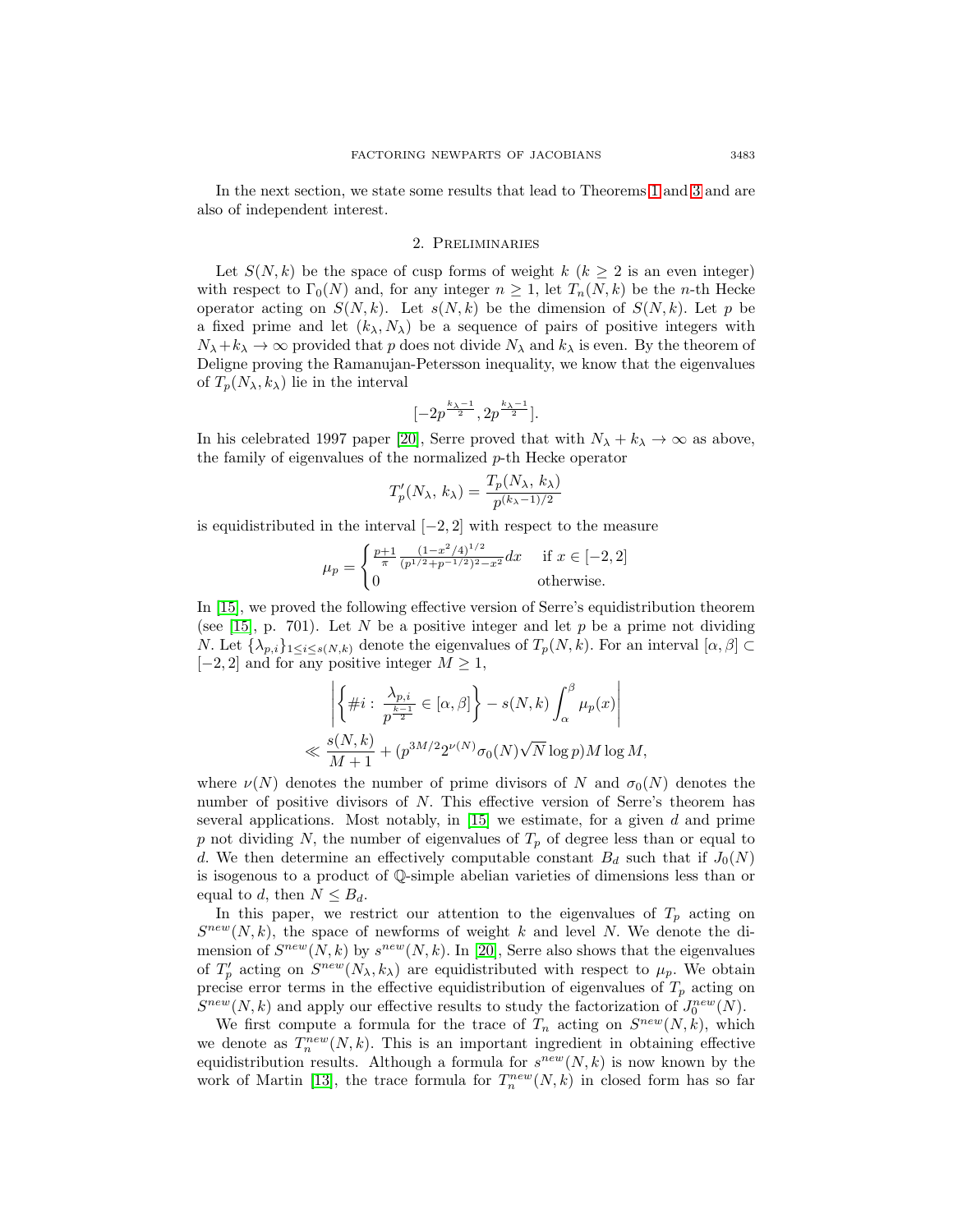<span id="page-3-0"></span>not been computed. It is therefore worthwhile to fill this gap in the literature. In section 3, we prove the following theorem:

**Theorem 5.** Let n be a positive integer coprime to N. The trace of the Hecke operator  $T_n^{new}(N,k)$  is given by

$$
\begin{cases}\nn^{(k/2-1)} \cdot \frac{k-1}{12} NB_1(N) & \text{if } n \text{ is a square,} \\
0 & \text{otherwise}\n\end{cases}
$$
\n
$$
-\frac{1}{2} \sum_{t \in \mathbb{Z}, t^2 < 4n} \frac{\varrho^{k-1} - \overline{\varrho}^{k-1}}{\varrho - \overline{\varrho}} \sum_{f} h_w \left(\frac{t^2 - 4n}{f^2}\right) B_2(N)_f
$$
\n
$$
-\sum_{0 < d \le \sqrt{n}}' d^{k-1} B_3(N)_d + \begin{cases}\n\mu(N) \sum_{t|n} t & \text{if } k = 2, \\
0 & \text{otherwise,}\n\end{cases}
$$

where

•  $B_1(N)$  is a multiplicative function such that for a prime power  $p^r$ ,

$$
B_1(p^r) = \begin{cases} 1 - \frac{1}{p} & \text{if } r = 1, \\ 1 - \frac{1}{p} - \frac{1}{p^2} & \text{if } r = 2, \\ \left(1 - \frac{1}{p}\right)\left(1 - \frac{1}{p^2}\right) & \text{if } r \ge 3. \end{cases}
$$

- $\rho$  and  $\overline{\rho}$  are the zeroes of the polynomial  $x^2 tx + n$ .
- The inner sum in the second term runs over all positive divisors  $f$  of  $t^2-4n$ such that  $(t^2 - 4n)/f^2 \in \mathbb{Z}$  is congruent to 0 or 1 mod 4.
- $h_w(\Delta)$  is the class number of the imaginary quadratic order of discriminant  $\Delta$  divided by 2 (resp. 3) if the discriminant is  $-4$  (resp.  $-3$ ).
- For a positive integer f,  $B_2(N)_f$  is a multiplicative function of N such that

$$
B_2(p)_f = \begin{cases} p-1 & \text{if } p \mid f, \\ -1 + \left(\frac{t^2 - 4n}{p}\right) & otherwise, \end{cases}
$$

where  $\left(\frac{*}{p}\right)$  denotes the Legendre symbol. If  $N = p^r$  for some  $r \geq 2$  and  $p^b||f, then$ 

$$
B_2(p^r)_f = \sum_{i=r-2}^r \sigma_0^{-1}(p^{r-i}) \frac{\psi(p^i)}{\psi(p^{i-\min\{i,b\}})} M(t,n,p^{i+\min\{i,b\}}),
$$

where

$$
\psi(N) = N \prod_{p|N} \left( 1 + \frac{1}{p} \right),\,
$$

 $\sigma_0^{-1}(N)$  denotes the Dirichlet inverse of  $\sigma_0(N)$  and  $M(t, n, p^{i + \min\{i, b\}})$  denotes the number of elements of  $(\mathbb{Z}/p^i\mathbb{Z})^*$  which lift to solutions of  $x^2$  –  $tx + n \equiv 0 \mod (p^{i + \min\{i, b\}}).$ 

• The prime on the summation in the third term of  $\text{Tr} T_n^{new}(N, k)$  indicates that if there is a contribution from the term  $d = \sqrt{n}$ , it should be multiplied by  $1/2$ .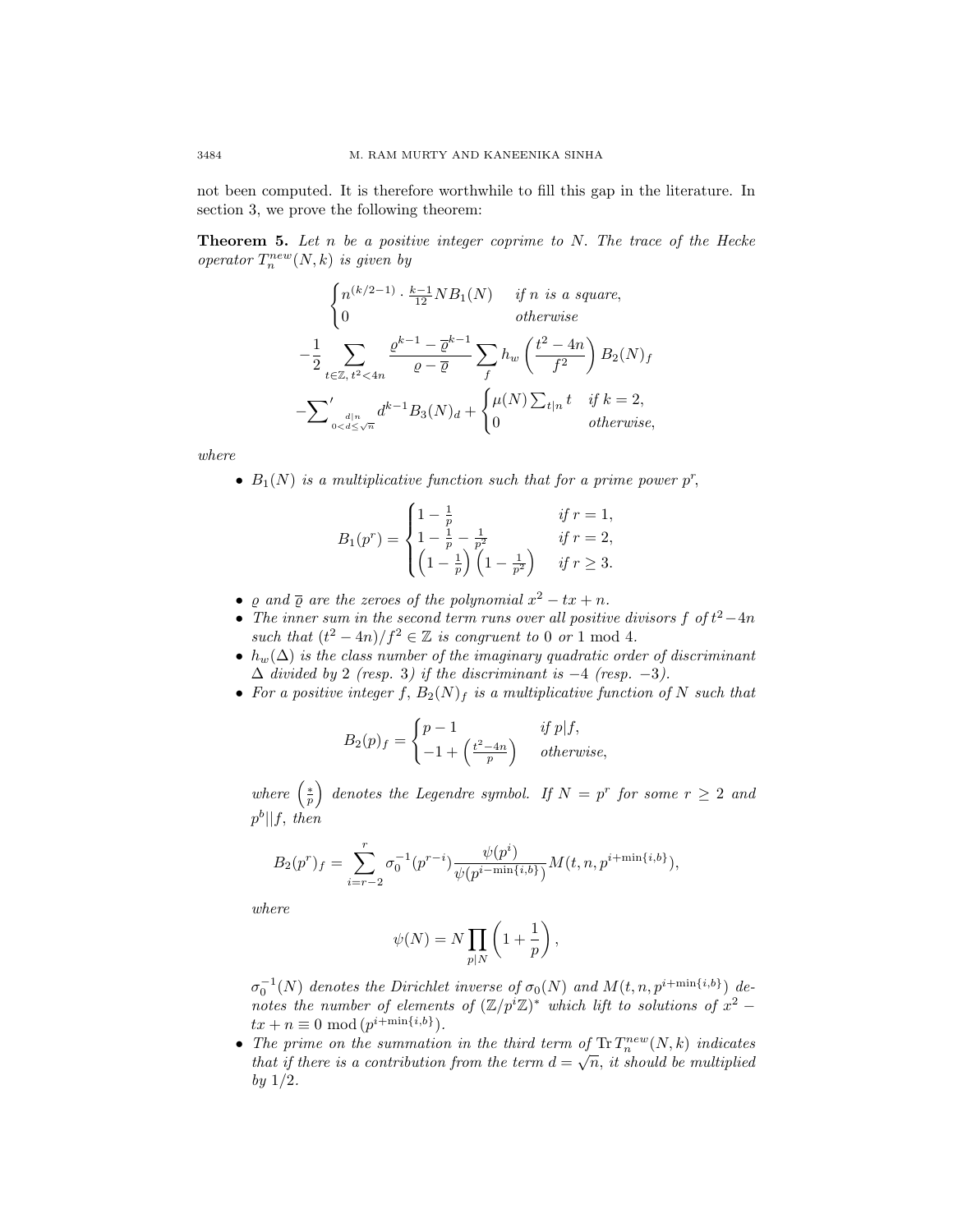•  $B_3(N)_d$  is a multiplicative function of N such that for a prime power p<sup>r</sup>,

$$
B_3(p^r)_d = \begin{cases} -\phi(p^{\frac{r-2}{2}}) & \text{if } r \text{ is even and } p^{\frac{r-2}{2}} || \left(\frac{n}{d} - d\right), \\ \phi(p^{\frac{r}{2}}) - \phi(p^{\frac{r-2}{2}}) & \text{if } r \text{ is even and } p^{\frac{r}{2}} || \left(\frac{n}{d} - d\right), \\ 0 & \text{otherwise.} \end{cases}
$$

Henceforth, let p be a prime not dividing N. For any closed interval  $[\alpha, \beta] \subset$ [-2, 2], let  $E^{new}(p, N, k, [\alpha, \beta])$  denote the number of eigenvalues (counted with multiplicity) of the normalized Hecke operator  $T_p^{new}(N, k)$  lying in the interval [ $\alpha, \beta$ ]. Also, for any  $x \in [-2, 2]$ , let us define  $\theta_x \in [0, \pi]$  such that  $2 \cos \theta_x = x$ . In section 4, we prove the following theorems:

<span id="page-4-0"></span>**Theorem 6.** For any interval  $[\alpha, \beta] \subset [-2, 2]$  and for any positive integer M, we have

$$
\left| E^{new}(p, N, k, [\alpha, \beta]) - s^{new}(N, k) \int_{\alpha}^{\beta} \mu_p \right| \le 4 \frac{s^{new}(N, k)}{M + 1} + 19p^{2M + 1}4^{\nu(N)} + 2 \sum_{1 \le m \le M} \min \left( \frac{\theta_{\alpha} - \theta_{\beta}}{2\pi}, \frac{1}{m\pi} \right) \left( 10p^{2m + 1}4^{\nu(N)} + \left| s^{new}(N, k) - NB_1(N) \frac{k - 1}{12} \right| \mathcal{C}_m \right),
$$

where, for every  $m \geq 1$ ,

$$
\mathcal{C}_m = \begin{cases} 0 & \text{if } m \text{ is odd,} \\ \frac{1}{p} & \text{if } m = 2, \\ \frac{1}{p^{m-2}} - \frac{1}{p^m} & \text{if } m \ge 4 \text{ is even.} \end{cases}
$$

<span id="page-4-1"></span>**Theorem 7.** Let  $\{a_{p,i}\}\$ ,  $1 \leq i \leq s^{new}(N,k)$ , denote the family of eigenvalues of  $T_p^{new}(N, k)$ . For any  $\alpha \in [-2p^{(k-1)/2}, 2p^{(k-1)/2}]$  and for any  $c > 3$ ,

$$
\# \{ 1 \le i \le s^{new}(N,k) : a_{p,i} = \alpha \} \le 8cs^{new}(N,k) \frac{\log p}{\log kN} + 237 \left( \frac{6c}{(c-3)e} \right)^2 \frac{kN}{(\log kN)^2}.
$$

<span id="page-4-2"></span>**Theorem 8.** For any positive integer d, let

$$
s^{new}(N,k,p)_d = \# \{ 1 \le i \le s^{new}(N,k) : [\mathbb{Q}(a_{p,i}) : \mathbb{Q}] \le d \}.
$$

For any  $c > 3$ , we have

$$
s^{new}(N,k,p)_d \leq C_{d,p,k} \left\{ 8cs^{new}(N,k) \frac{\log p}{\log kN} + 237 \left( \frac{6c}{(c-3)e} \right)^2 \frac{kN}{(\log kN)^2} \right\},\,
$$

where

$$
C_{d,p,k} = d^2 \prod_{i=1}^d \left( 2 \binom{d}{i} \left( 2p^{\frac{k-1}{2}} \right)^i + 1 \right).
$$

*Remark* 9. The above bound is non-trivial only if we can choose  $p$  sufficiently small so that  $C_{d,p,k} \ll (\log kN)^a$  for some  $a < 1$ .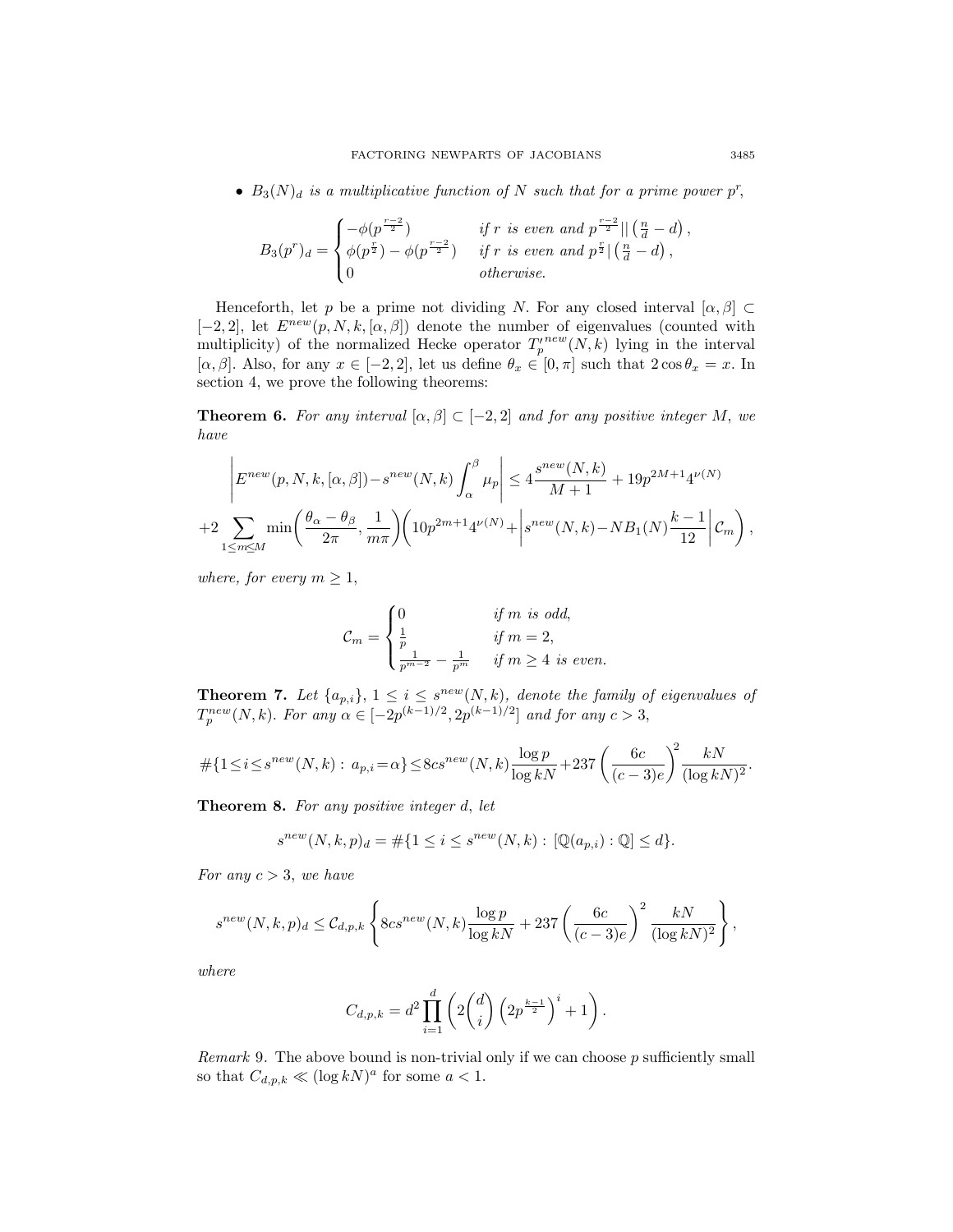# 3. Eichler-Selberg trace formula and modifications

The Eichler-Selberg trace formula describes the trace of  $T_n$  acting on  $S(N, k)$ . Following the presentation of this formula in [\[11,](#page-12-8) p. 370], for every integer  $n \geq 1$ , Tr  $T_n(N, k) = \sum_{i=1}^4 A_i(n, N, k)$ , where  $A_i$ 's are as follows:

$$
A_1(n, N, k) = \frac{k-1}{12} \psi(N) \begin{cases} n^{(k/2-1)} & \text{if } n \text{ is a square,} \\ 0 & \text{otherwise.} \end{cases}
$$

$$
A_2(n, N, k) = -\frac{1}{2} \sum_{t \in \mathbb{Z}, t^2 < 4n} \frac{\varrho^{k-1} - \overline{\varrho}^{k-1}}{\varrho - \overline{\varrho}} \sum_f h_w \left(\frac{t^2 - 4n}{f^2}\right) \mu(t, f, n).
$$

Here,  $\varrho$ ,  $\overline{\varrho}$ , f and  $h_w(\Delta)$  are as in Theorem [5](#page-3-0) and

$$
\mu(t, f, n) = \frac{\psi(N)}{\psi\left(\frac{N}{N_f}\right)} M(t, n, NN_f),
$$

where  $N_f = \gcd(N, f)$  and  $M(t, n, N N_f)$  denotes the number of elements of  $(\mathbb{Z}/N\mathbb{Z})^*$  which lift to solutions of  $x^2 - tx + n \equiv 0 \mod NN_f$ .

$$
A_3(n, N, k) = -\sum_{\substack{d|n,\\0 < d \le \sqrt{n}}} d^{k-1} F(N)_d,
$$

where  $F(N)<sub>d</sub>$  is a multiplicative function of N defined as

$$
F(N)_d = \sum_{\substack{c|N \ \gcd(c,\frac{N}{c})|\frac{n}{d}-d}} \phi\left(\gcd\left(c,\frac{N}{c}\right)\right).
$$

The prime on the summation defining  $A_3(n, N, k)$ , just as in Theorem 1, indicates The prime on the summation defining  $A_3(h, N, k)$ , just as in Theorem 1, indicates that if there is a contribution from the term  $d = \sqrt{n}$ , it should be multiplied by  $\frac{1}{2}$ .

<span id="page-5-0"></span>
$$
A_4(n, N, k) = \begin{cases} \sum_{t|n, t>0} t & \text{if } k = 2, \\ 0 & \text{otherwise.} \end{cases}
$$

By the Atkin-Lehner decomposition [\[1\]](#page-12-9), we know that

(1) 
$$
S(N,k) = \bigoplus_{d|N} \bigoplus_{a|\left(\frac{N}{d}\right)} i_{a,d}(S^{new}(d,k)),
$$

where, for positive integers a and d such that  $ad|N, i_{a,d}$  denotes the embedding  $f(z) \mapsto f(az)$  of  $S(d, k)$  into  $S(N, k)$ . Thus,

$$
s(N,k) = \sum_{d|N} \sigma_0 \left(\frac{N}{d}\right) s^{new}(d,k).
$$

From this, we deduce that

$$
s^{new}(N,k) = \sum_{d|N} \sigma_0^{-1} \left(\frac{N}{d}\right) s(d,k),
$$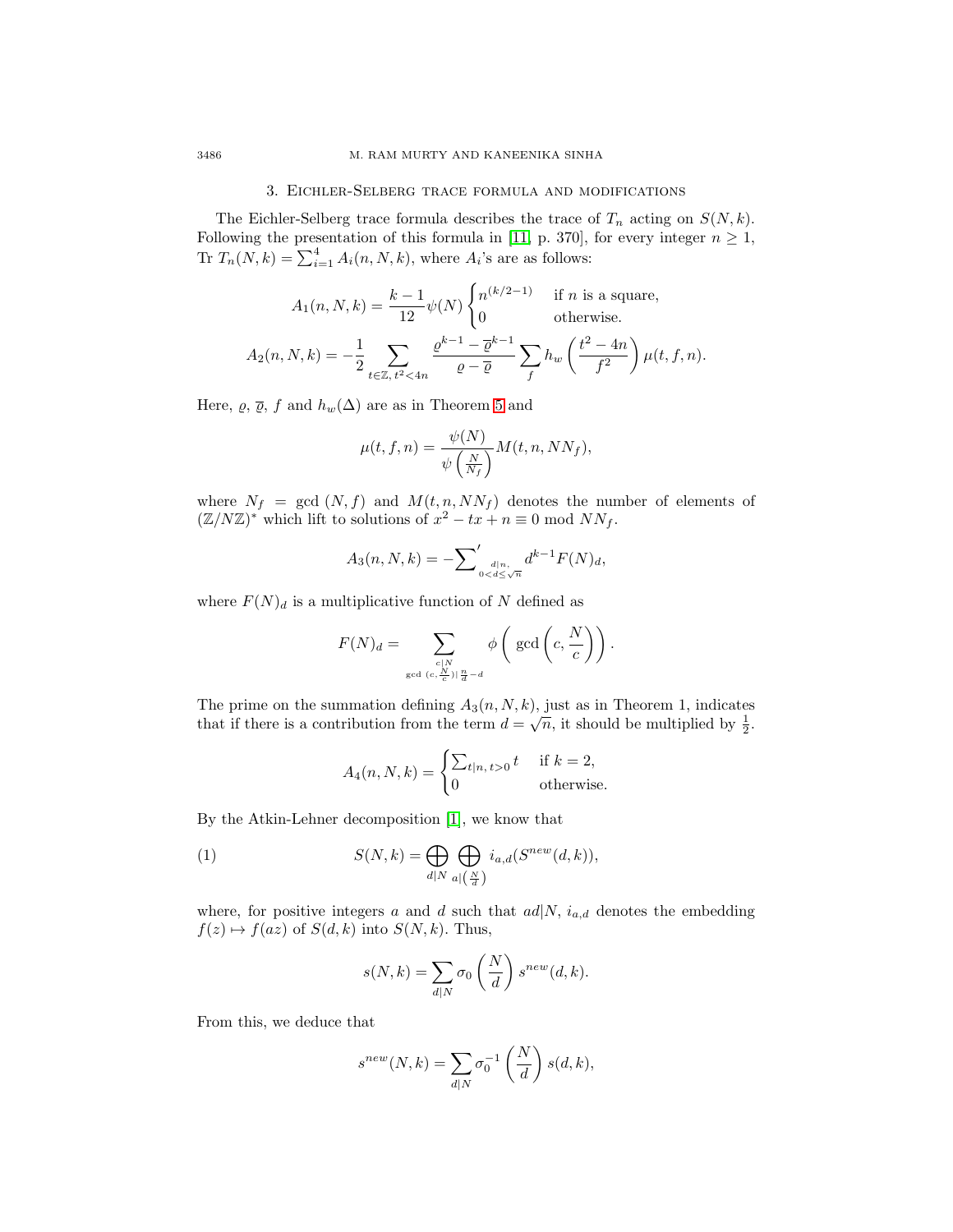where  $\sigma_0^{-1}(m)$  denotes the inverse of  $\sigma_0(m)$  with respect to Dirichlet convolution; that is,  $\sigma_0^{-1}(N)$  is a multiplicative function defined as follows on prime powers:

$$
\sigma_0^{-1}(p^r) = \begin{cases} 1 & \text{if } r = 0 \text{ or } 2, \\ -2 & \text{if } r = 1, \\ 0 & \text{if } r > 2. \end{cases}
$$

This idea was utilised by Martin ([\[13\]](#page-12-7), Theorem 1) to derive a closed-form and computationally efficient formula for  $s^{new}(N, k)$  from previously known formulae for  $s(N, k)$ . This inversion technique can also be used to derive an explicit formula for Tr  $T_n^{new}(N, k)$ , using the Eichler-Selberg trace formula for Tr  $T_n(N, k)$ , provided *n* is coprime to *N*. We observe that if  $(n, N) = 1$  and  $f(z) \in S^{new}(d, k)$  for some  $d|N$ , then  $T_n$  has the same eigenvalue on  $f(z)$  as it does on  $i_{a,d}(f)$ . Thus, by the Atkin-Lehner decomposition [\(1\)](#page-5-0), we get that

(2) 
$$
\text{Tr } T_n(N,k) = \sum_{d|N} \sigma_0 \left(\frac{N}{d}\right) \text{ Tr } T_n^{new}(d,k).
$$

Thus,

<span id="page-6-0"></span>Tr 
$$
T_n^{new}(N,k) = \sum_{d|N} \sigma_0^{-1} \left(\frac{N}{d}\right)
$$
 Tr  $T_n(d,k)$ .

The following can be easily verified by checking them at prime powers:

$$
\sum_{d|N} \sigma_0^{-1}(N/d)\psi(d) = NB_1(N), \quad \sum_{d|N} \sigma_0^{-1}(N/d)\mu(t, f, d) = B_2(N)_f,
$$

$$
\sum_{r|N} \sigma_0^{-1}(N/r)F(r)_d = B_3(N)_d \quad \text{and} \quad \sum_{d|N} \sigma_0^{-1}(N/d) = \mu(N).
$$

Combining the above facts, we are able to obtain  $\sum_{d|N} \sigma_0^{-1}(N/d) A_i(n, d, k)$  for each i. This proves Theorem [5.](#page-3-0)

Remark 10. The idea of performing Möbius inversion on equation  $(2)$  was also utilised by Hamer [\[9\]](#page-12-10) to obtain the trace of  $T_n^*(N, k)$ , the Hecke operator  $T_n$  acting on

$$
S^*(N,k) = \bigoplus_{d|N} S^{new}(N,k)
$$

provided  $(n, N) = 1$ . She observes that equation [\(2\)](#page-6-0) can also be written as

<span id="page-6-2"></span>
$$
\text{Tr } T_n(N,k) = \sum_{d|N} \text{Tr } T_n^*(d,k).
$$

She then obtains a trace formula for  $T_n^*(N, k)$  for squarefree N by Möbius inversion.

*Remark* 11. For  $n = 1$ , the trace of  $T_n^{new}(N, k)$  is equal to  $s^{new}(N, k)$ . Thus, Propo-sition [5](#page-3-0) for  $n = 1$  gives the same formula as Theorem 1 of [\[13\]](#page-12-7). Since  $B_3(N)_1 = 0$ if  $N$  is not a square, we immediately deduce that

(3) 
$$
\left| s^{new}(N,k) - NB_1(N) \frac{k-1}{12} \right| \le \begin{cases} \frac{\sqrt{N}}{2} + \frac{7}{12} 2^{\nu(N)} + 1 & \text{if } N \text{ is a square} \\ \frac{7}{12} 2^{\nu(N)} + 1 & \text{otherwise.} \end{cases}
$$

<span id="page-6-1"></span>We now state two results which will help us obtain explicit bounds on the terms of the trace formula.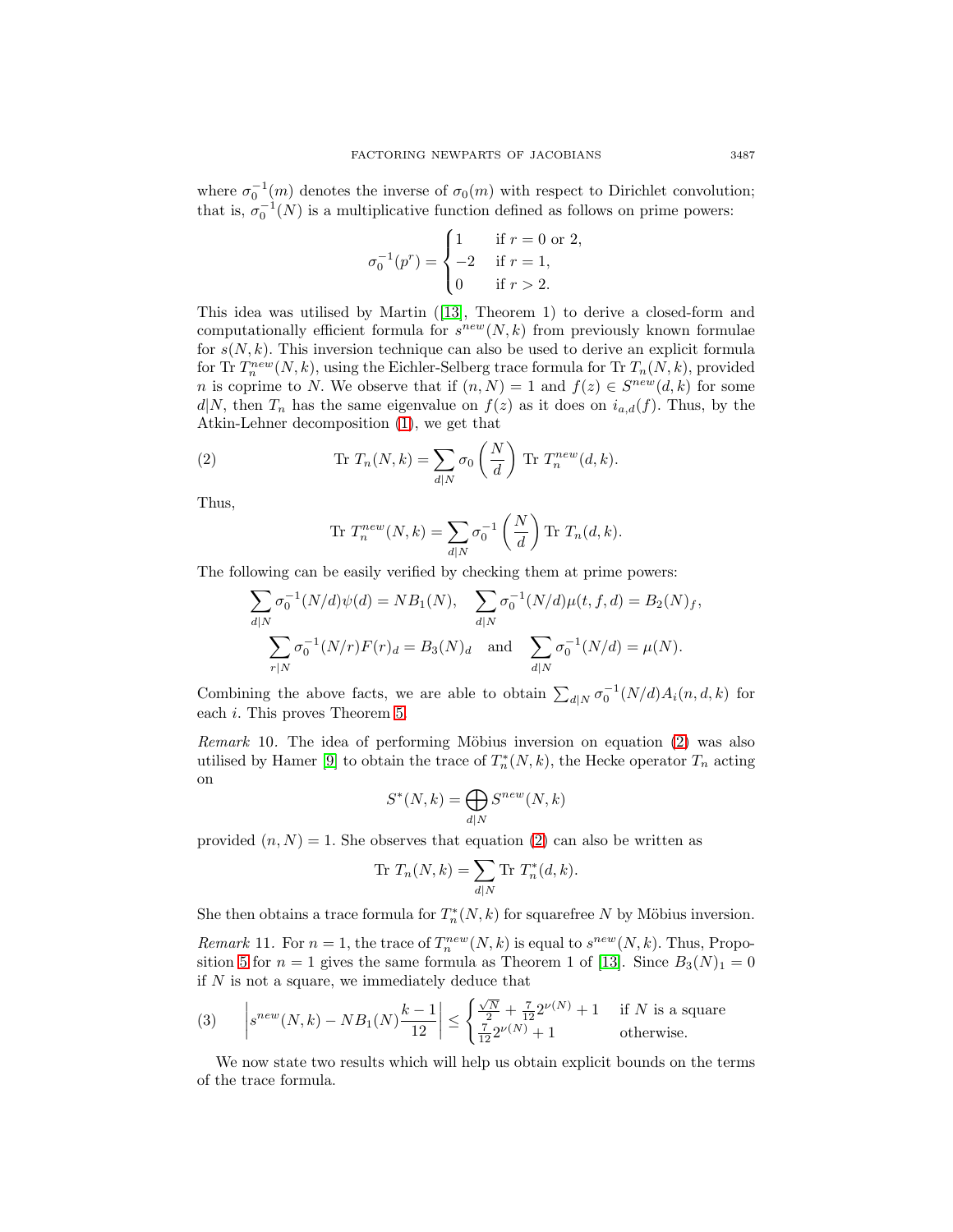**Proposition 12.** For a positive integer  $N > 0$ , let

$$
H(N) = \sum_{d^2|N} h_w \left(\frac{-N}{d^2}\right),\,
$$

where the sum runs over all positive divisors d of N such that  $-N/d^2 \in \mathbb{Z}$  is congruent to 0 or 1 (mod 4). Then,

$$
\sum_{t^2 < 4n} H(4n - t^2) = 2\sigma_1(n) - \lambda(n) + \frac{1}{6},
$$

where

$$
\lambda(n) = \sum_{d|n} \min\left(d, \frac{n}{d}\right) \text{ and } \sigma_1(n) = \sum_{\substack{d|n \\ d>0}} d.
$$

Proof. The above recursion formula is due to Kronecker and Gierster (see [\[6\]](#page-12-11), pp. 108 and 127). It was also proved by Eichler (see [\[7\]](#page-12-12), equation (6)) by interpreting the numbers  $H(N)$  in terms of the number of fixed points of Hecke's correspondences on the Riemann surface  $X_0(2)$ . We have stated this formula as it appears in Theorem 5.3.8 of [\[4\]](#page-12-13).  $\Box$ 

<span id="page-7-0"></span>**Proposition 13.** Suppose a and b are integers such that  $a^2 - 4b \neq 0$ . Given an integer K, the number of solutions mod K of the congruence  $x^2 - ax + b \equiv 0 \mod K$ is less than or equal to  $2^{\nu(K)}\sqrt{|a^2-4b|}$ .

Proof. This proposition forms the content of Huxley's paper [\[10\]](#page-12-14).

$$
\overline{\Box}
$$

From Propositions [12](#page-6-1) and [13,](#page-7-0) we deduce the following:

<span id="page-7-1"></span>**Proposition 14.** Let p be a prime not dividing N. Then, for any  $m > 0$ ,

$$
\left| \text{Tr} \ T'_{p^m}^{new}(N,k) - NB_1(N) \frac{k-1}{12} \begin{cases} p^{-m/2} & \text{if } m \text{ is even} \\ 0 & \text{otherwise} \end{cases} \right| \le 8p^{2m+1} 4^{\nu(N)} + p^{m/2+1}.
$$

*Proof.* Inserting Proposition [13](#page-7-0) in  $B_2(N)_f$ , we deduce that

$$
|B_2(N)_f| \le 4^{\nu(N)}\psi(f)\sqrt{4n - t^2}.
$$

Combining this estimate for  $B_2(N)$  with Proposition [12,](#page-6-1) we get that

$$
\left|\frac{1}{2}\sum_{t\in\mathbb{Z},\ t^2<4n}\frac{\varrho^{k-1}-\overline{\varrho}^{k-1}}{\varrho-\overline{\varrho}}\sum_{f}h_w\left(\frac{t^2-4n}{f^2}\right)B_2(N)\right|\leq 8n^{\frac{k+1}{2}}4^{\nu(N)}\sigma_0(n).
$$

We also observe that for any  $n > 1$ ,

$$
\sum\nolimits_{0
$$

In particular, taking  $n = p^m$ ,  $m \ge 1$  and dividing by  $(p^m)^{\frac{k-1}{2}}$ , we prove Proposi-tion [14.](#page-7-1)  $\Box$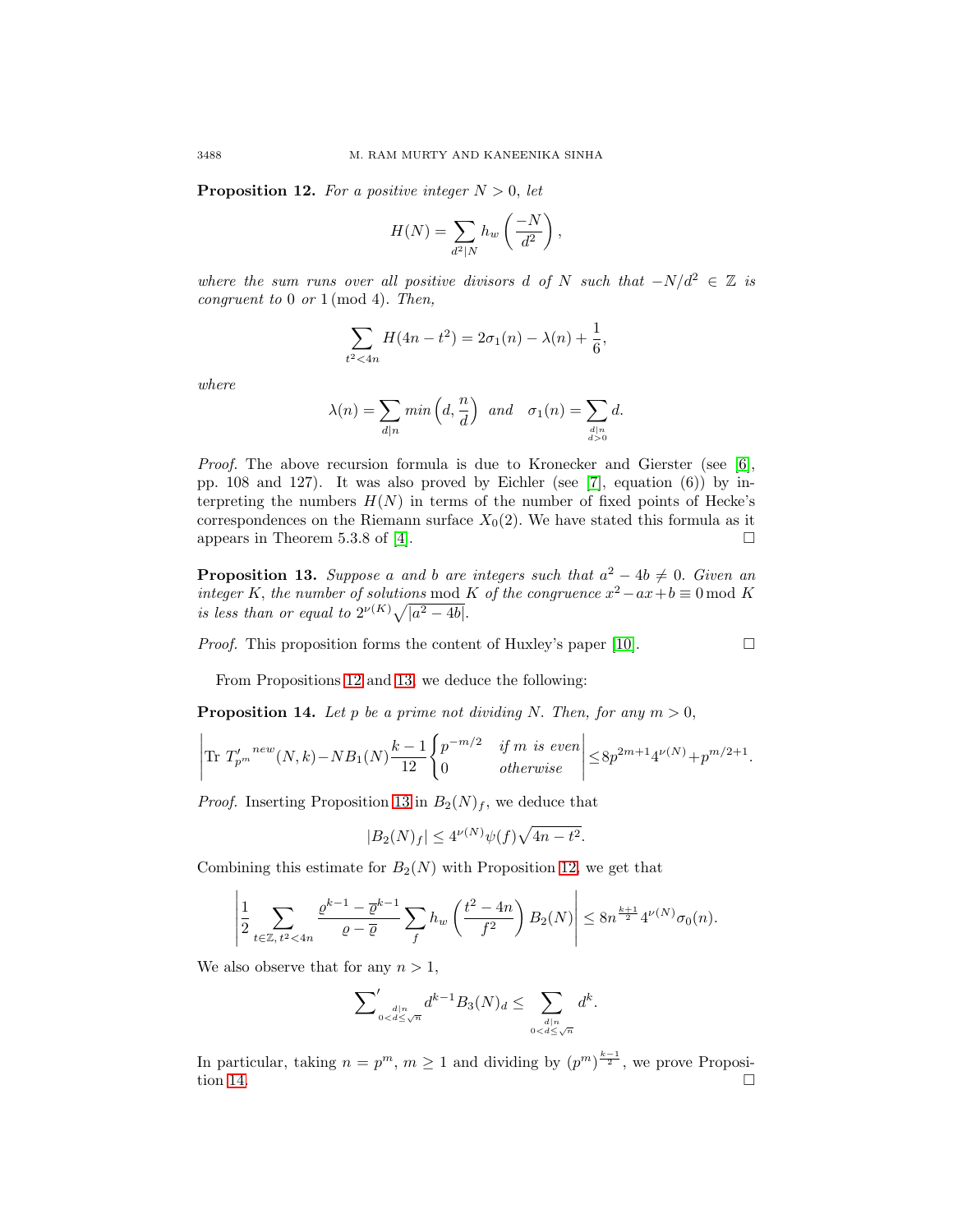### 4. Effective equidistribution results

Let us consider the compact set [0, 1] of R. Let  $A_1, A_2, \cdots$  be a sequence of finite nonempty multisets of [0, 1] with  $#A_n \to \infty$  as  $n \to \infty$ , where  $#A_n$  denotes the cardinality of  $A_n$ . We say that  $\{A_n\}$  is equidistributed with respect to a measure  $\mu$  if for every  $A \subseteq [0,1],$ 

$$
\lim_{n \to \infty} \frac{\#\{t \in A_n : t \in A\}}{\#A_n} = \mu(A).
$$

Let  $e(x) := e^{2\pi ix}$ . Suppose that the *Weyl limits* of this sequence,

$$
c_m = \lim_{n \to \infty} \frac{1}{\#A_n} \sum_{t \in A_n} e(mt),
$$

exist for every  $m \in \mathbb{Z}$  and  $\sum_{m=1}^{N} |c_m|^2 = o(N)$ . Then, by a generalization of the Wiener-Schoenberg theorem (see [\[14\]](#page-12-15), Theorem 11.3.3, p. 181) the measure  $\mu$  is given by  $F(-x)dx$ , where  $F(x) = \sum_{m=-\infty}^{\infty} c_m e(mx)$ . Let  $||\mu||$  be the supremum of  $|F(x)|$  for  $x \in [0,1]$ . In [\[15\]](#page-12-4), we proved the following all-purpose effective equidistribution theorem:

<span id="page-8-0"></span>**Theorem 15.** For any  $I = [a, b] \subseteq [0, 1]$ , let  $N_I(V) := \#\{t \in A_V : t \in I\}$  and let  $D_{I,V}(\mu) := |N_I(V) - V\mu(I)|.$  Then,

$$
D_{I,V}(\mu) \leq \frac{V||\mu||}{M+1} + \sum_{\substack{m=-M \\ m \neq 0}}^{M} \left( \frac{1}{M+1} + \min\left(b-a, \frac{1}{\pi|m|}\right) \right) \left| \sum_{n=1}^{V} e(mx_n) - Vc_m \right|,
$$

if V and M are natural numbers.

For a prime p not dividing N, let  $\begin{cases} \frac{a_{p,i}}{p^{\frac{k-1}{2}}} \end{cases}$  $\}, 1 \leq i \leq s^{new}(N, k),$  denote the family of eigenvalues of  $T_p^{new}(N, k)$ . For each i, choose  $\theta_{p,i} \in [0, \pi]$  such that

$$
\frac{a_{p,i}}{p^{\frac{k-1}{2}}}=2\cos\theta_{p,i}.
$$

We study the distribution of the sequence  $\pm \frac{\theta_{p,i}}{2\pi} \pmod{1}$   $(1 \leq i \leq s^{new}(N,k)).$  The Weyl limits, in this case, are

$$
c_m = \lim_{\substack{N+k \to \infty \\ (p,N)=1 \\ k \text{ even}}} \frac{1}{2s^{new}(N,k)} \sum_{i=1}^{s^{new}(N,k)} \left\{ e\left(\frac{m\theta_{p,i}}{2\pi}\right) + e\left(-\frac{m\theta_{p,i}}{2\pi}\right) \right\}
$$

$$
= \lim_{\substack{N+k \to \infty \\ (p,N)=1 \\ k \text{ even}}} \frac{1}{2s^{new}(N,k)} \sum_{i=1}^{s^{new}(N,k)} 2\cos(m\theta_{p,i}).
$$

For  $m = 1$ ,

$$
\sum_{i} 2 \cos(m\theta_{p,i}) = \text{Tr } T_p^{new}(N,k),
$$

and for  $m \geq 2$ ,

$$
\sum_{i} 2 \cos(m\theta_{p,i}) = \text{Tr } T'_{p^m}^{new}(N,k) - \text{Tr } T'_{p^{m-2}}^{new}(N,k).
$$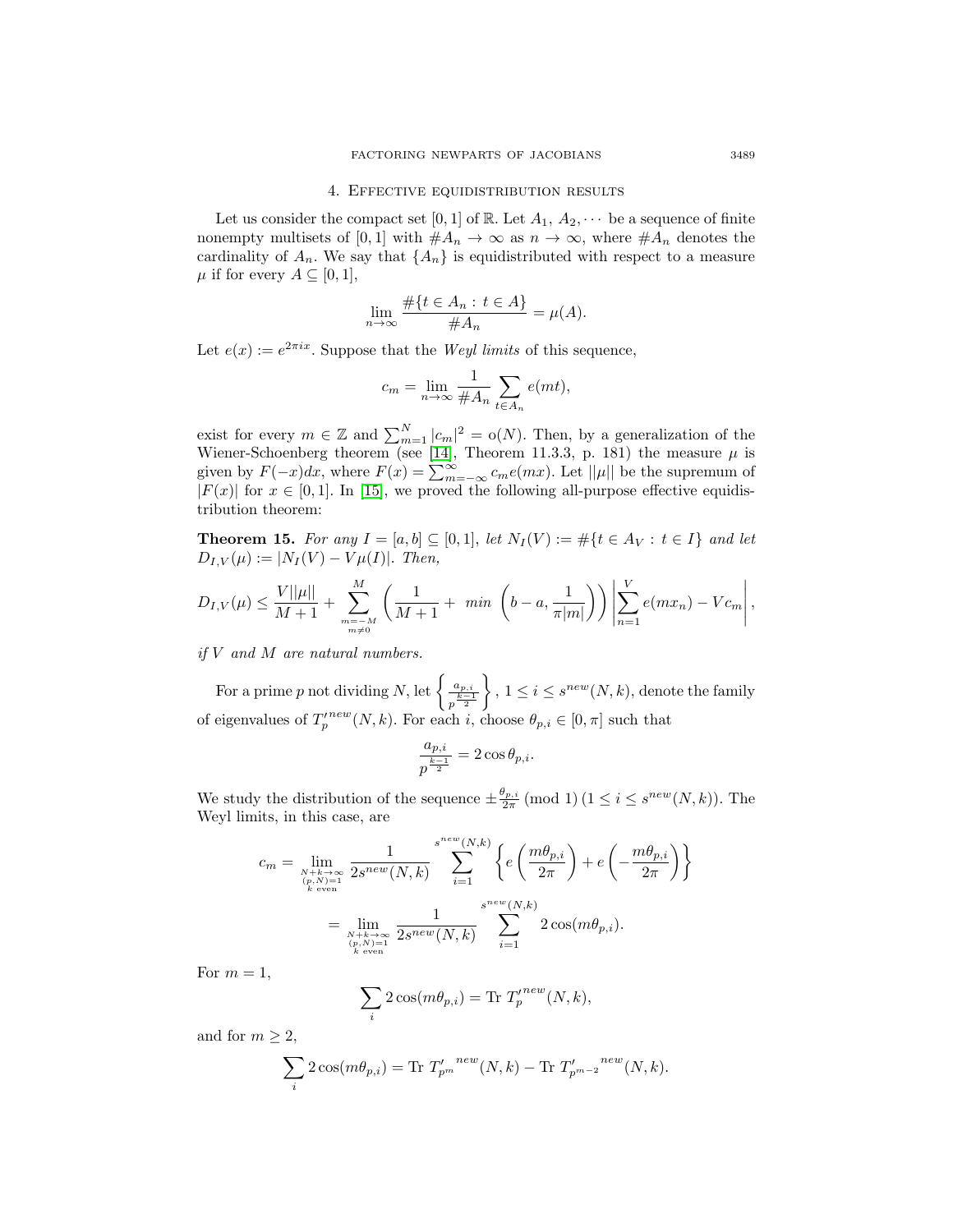Thus, from Proposition [14](#page-7-1) and equation [\(3\)](#page-6-2), we deduce that the Weyl limits  $c_m$ 's are given by  $c_0 = 1$ ,  $c_m = 0$  for m odd; and for m even,

$$
c_m = \frac{1}{2} \left( \frac{1}{p^{|m|/2}} - \frac{1}{p^{|m|-2)/2}} \right).
$$

We also observe that for any  $m \geq 1$ ,

$$
\sum_{i} 2 \cos m\theta_{p,i} - 2s^{new}(N,k)c_m
$$
  
= 
$$
\begin{cases} \text{Tr } T_p^{new}(N,k) & \text{if } m = 1, \\ \text{Tr } T_{p}^{new}(N,k) - \frac{s^{new}(N,k)}{p} & \text{if } m = 2, \\ \text{Tr } T_{p}^{new}(N,k) - \text{Tr } T_{p^{m-2}}^{new}(N,k) + C_m s^{new}(N,k) & \text{if } m \ge 3, \end{cases}
$$

where the  $\mathcal{C}_m$ 's are as defined in Theorem [6.](#page-4-0)

By substituting the above information in Theorem [15,](#page-8-0) we get that for any  $[\alpha, \beta] \subset$  $[-2, 2]$  and for any  $M \geq 1$ ,

$$
\left| E^{new}(p, N, k, [\alpha, \beta]) - s^{new}(N, k) \int_{\alpha}^{\beta} \mu_p \right| \leq \frac{2s^{new}(N, k)}{M + 1}
$$
  
+ 
$$
\sum_{1 \leq |m| \leq M} \left( \frac{1}{M + 1} + \min \left( \frac{\theta_{\alpha} - \theta_{\beta}}{2\pi}, \frac{1}{\pi |m|} \right) \right) \left| \sum_{i} 2 \cos m \theta_{p, i} - 2s^{new}(N, k) c_m \right|
$$
  

$$
\leq \frac{2s^{new}(N, k)}{M + 1} + 19p^{2M + 1}4^{\nu(N)} + \frac{2}{M + 1} \left( \frac{2}{p} - \frac{1}{p^{M/2}} \right) \left| s^{new}(N, k) - NB_1(N) \frac{k - 1}{12} \right|
$$
  
+ 
$$
2 \sum_{m=1}^{M} \min \left( \frac{\theta_{\alpha} - \theta_{\beta}}{2\pi}, \frac{1}{m\pi} \right) \left( 11p^{2m+1}4^{\nu(N)} + \left| s^{new}(N, k) - NB_1(N) \frac{k - 1}{12} \right| \right) \mathcal{C}_m.
$$

This proves Theorem [6.](#page-4-0) Thus, for a fixed  $\alpha \in [-2p^{(k-1)/2}, 2p^{(k-1)/2}]$  and for any  $M \geq 1$ ,

$$
\#\{1 \le i \le s^{new}(N,k) : a_{p,i} = \alpha\} \le 4\frac{s^{new}(N,k)}{M+1} + 19p^{2M+1}4^{\nu(N)}.
$$

By a result of Ramanujan (see equation (200) of [\[16\]](#page-12-16)), we know that

$$
\sigma_0(N) \le 8\left(\frac{3N}{35}\right)^{1/3}.
$$

Since  $2^{\nu(N)} \leq \sigma_0(N)$ , we deduce that

$$
4^{\nu(N)} \le 64 \left(\frac{3N}{35}\right)^{2/3}.
$$

For any  $c > 3$  we choose

$$
M + 1 = \left[\frac{\frac{1}{c}\log kN}{2\log p}\right].
$$

By elementary calculus, we know that  $\log x \leq x^a/ae$ , for any  $a > 0$  and  $x \geq 1$ . Thus,

$$
(kN)^{\frac{2}{3} + \frac{1}{c}} \le \left(\frac{6c}{(c-3)e}\right)^2 \frac{kN}{(\log kN)^2}.
$$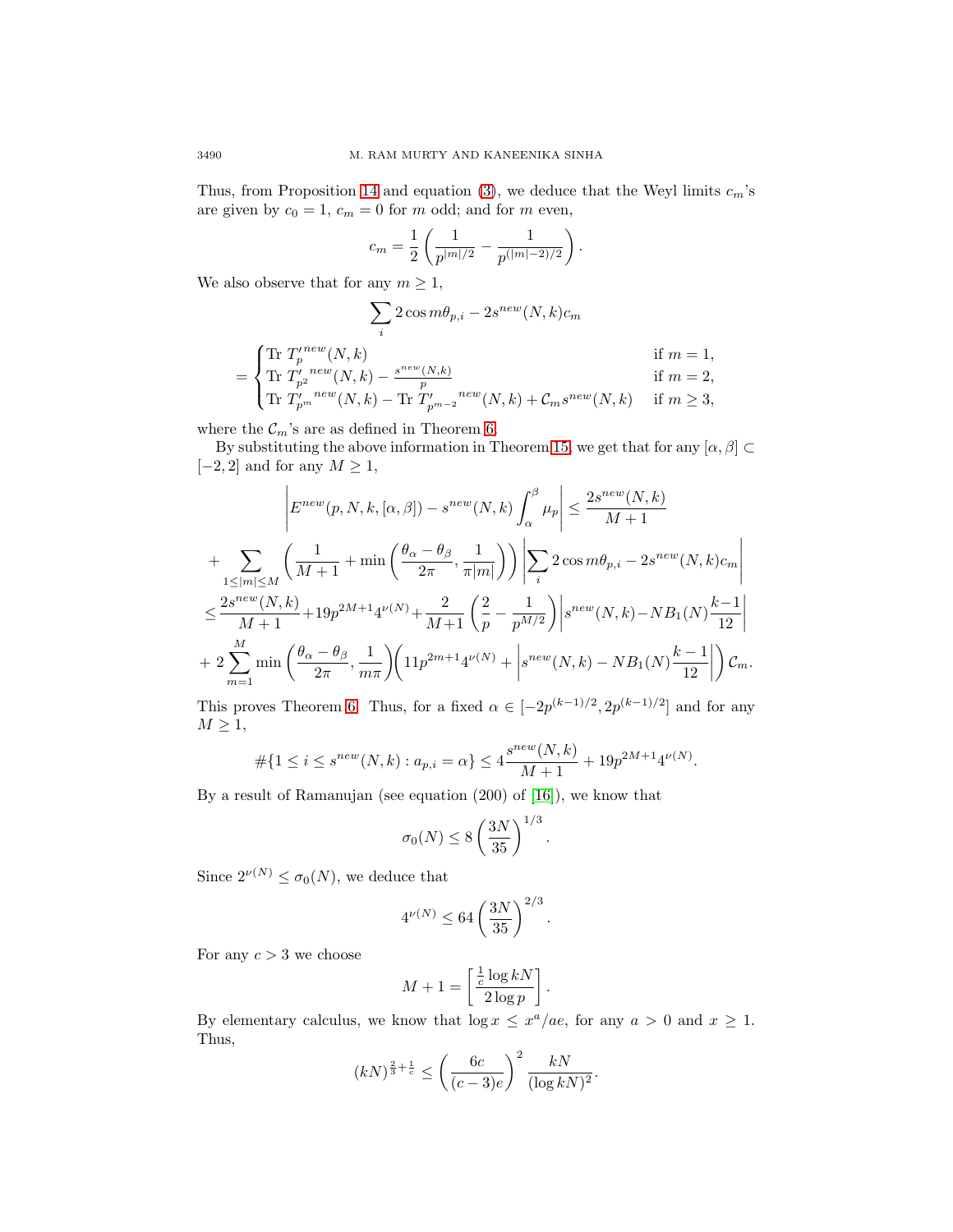Thus, for any  $c > 3$ ,

$$
\# \{ 1 \le i \le s^{new}(N,k) : a_{p,i} = \alpha \} \le 8cs^{new}(N,k) \frac{\log p}{\log kN} + 237 \left( \frac{6c}{(c-3)e} \right)^2 \frac{kN}{(\log kN)^2}.
$$

<span id="page-10-0"></span>This proves Theorem [7.](#page-4-1) We now recall the following proposition from [\[15\]](#page-12-4):

**Proposition 16.** For a positive integer d and a real number  $K > 0$ , the number of algebraic integers  $\alpha$  of degree d and  $H(\alpha) \leq K$  is at most

$$
\prod_{i=1}^d \left( 2\binom{d}{i} K^i + 1 \right)
$$

where  $H(\alpha)$  is the maximum of the absolute values of all conjugates of  $\alpha$ .

*Proof.* This is Proposition 30 of [\[15\]](#page-12-4).

If  $\alpha$  is an eigenvalue of  $T_p^{new}(N, k)$ , then the absolute values of all conjugates of  $\alpha$  are bounded above by  $2p^{(k-1)/2}$ . Thus, taking  $K = 2p^{\frac{k-1}{2}}$  in Proposition [16,](#page-10-0) we deduce that if  $\alpha$  is an eigenvalue of  $T_p^{new}(N, k)$  such that  $[\mathbb{Q}(\alpha) : \mathbb{Q}] \leq d$ , then  $\alpha$ can take at most

$$
C_{d,p,k} = d^2 \prod_{i=1}^{d} \left( 2 \binom{d}{i} \left( 2p^{\frac{k-1}{2}} \right)^i + 1 \right)
$$

values. This, combined with Theorem [7,](#page-4-1) proves Theorem [8.](#page-4-2)

By the work of Atkin and Lehner [\[1\]](#page-12-9),  $S^{new}(N, k)$  has a unique basis, say,  ${\{f_i\}_{1\leq i\leq s^{new}(N,k)}$ , consisting of normalized newforms. For any such form  $f_i(z)$  $\sum_{n=1}^{\infty} a_n(f_i) e^{2\pi i n z}$ , let

$$
K_i = \mathbb{Q}(\{a_n(f_i)\}_{n \ge 1}).
$$

 $K_i$  is a finite extension of Q. For any integer  $d \geq 1$ , we define

$$
s^{new}(N,k)_d = \# \{ 1 \le i \le s^{new}(N,k) : [K_i : \mathbb{Q}] = d \}.
$$

Clearly, for any prime  $p$  not dividing  $N$ ,

<span id="page-10-1"></span>
$$
\sum_{r=1}^{d} s^{new}(N,k)_r \leq s^{new}(N,k,p)_d.
$$

In particular, taking  $c = 20$  in Theorem [8,](#page-4-2) we deduce that for every  $d \geq 1$ ,

(4) 
$$
\sum_{r=1}^{d} s^{new}(N,k)_r \leq C_{d,p,k} \left( 160s^{new}(N,k) \frac{\log p}{\log kN} + 1617 \frac{kN}{(\log kN)^2} \right).
$$

We observe that

$$
\mathcal{C}_{d,p,k} \leq d^2 2^{4d^2} \left( p^{\frac{k-1}{2}} \right)^{\frac{d(d+1)}{2}},
$$

and for  $N \geq 2$  (see, for example, Theorem 3.1(g) of [\[3\]](#page-12-17)),

$$
\phi(N) \ge \frac{N \log 2}{\log 2N}.
$$

Moreover, by a result of Halberstadt and Kraus ([\[8\]](#page-12-18), Proposition B.2.(b)),  $3\phi(N)/200 \leq s^{new}(N, 2)$  for all  $N \geq 61$ . From this, we deduce that

$$
\frac{2N}{(\log 2N)^2} \leq \frac{2}{\log 2} \frac{\phi(N)}{\log 2N} \leq \frac{400}{3\log 2} \frac{s^{new}(N,2)}{\log 2N}.
$$

 $\Box$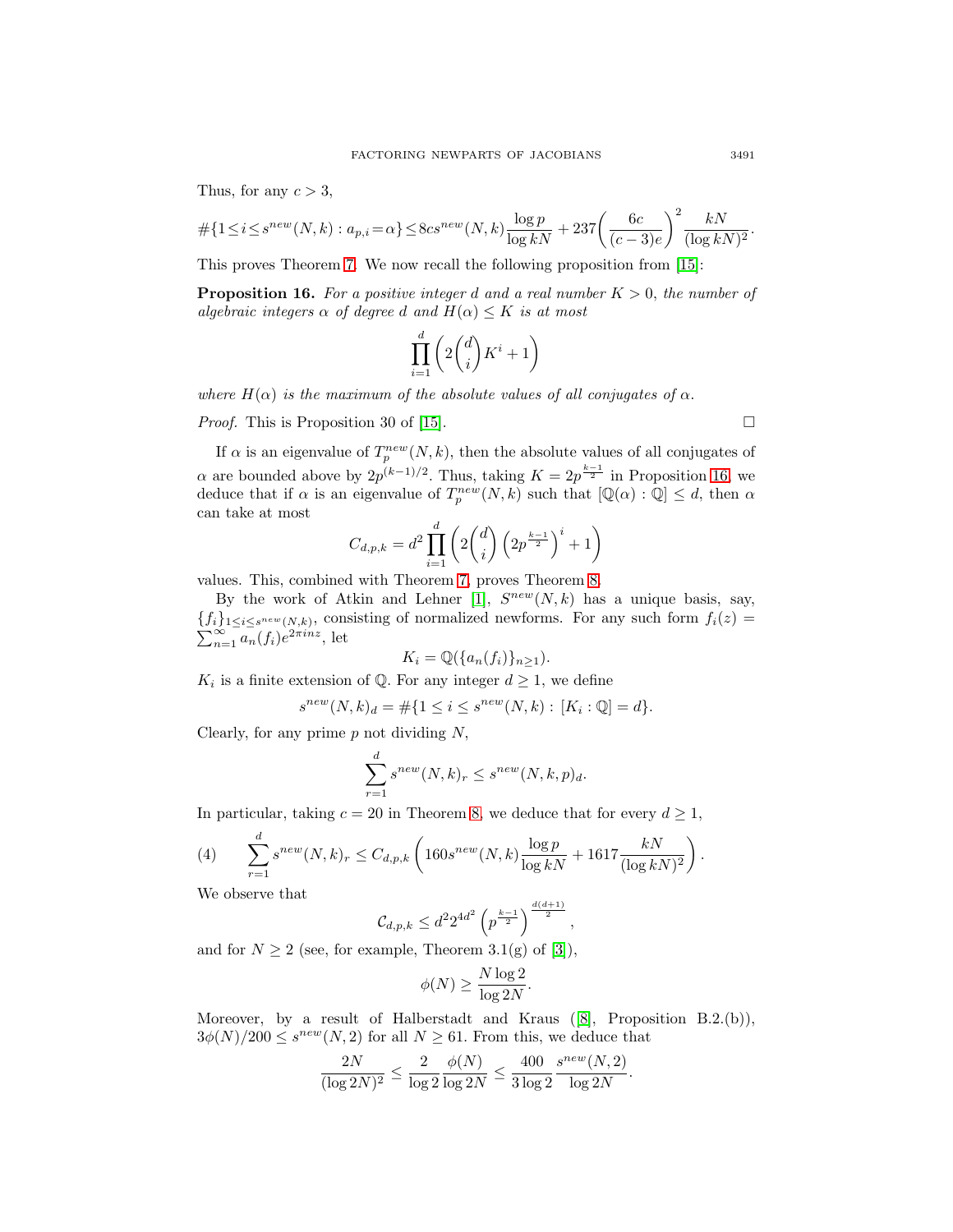Thus, putting  $k = 2$  in equation [\(4\)](#page-10-1), we get

(5) 
$$
\sum_{r=1}^{d} s^{new}(N,2)_r \leq 311206d^2 2^{4d^2} (\sqrt{p})^{d^2} \log p \frac{s^{new}(N,2)}{\log 2N}.
$$

The inequality in [\(5\)](#page-11-0) for the case  $k = 2$  can be applied to prove Theorems [3](#page-1-1) and [1.](#page-1-2) We describe this application in the next section.

## <span id="page-11-0"></span>5. Newparts of Jacobians of modular curves

We know that the dimension of  $J_0^{new}(N)$  is equal to  $s^{new}(N, 2)$ . Also, by the work of Ribet and Shimura, the number of  $\mathbb{Q}$ -simple factors of  $J_0^{new}(N)$  of dimension d is equal to  $s^{new}(N,k)_{d}/d$ . Thus, if  $J_0^{new}(N)$  is  $\mathbb{Q}$ -isogenous to a product of  $\mathbb{Q}$ -simple abelian varieties of dimension less than or equal to  $d$ , then

$$
s^{new}(N,2) = \sum_{r=1}^{d} r \frac{s^{new}(N,2)_r}{r}.
$$

Combining this with equation [\(5\)](#page-11-0), we deduce that if  $p$  does not divide  $N$  and all  $\mathbb{Q}\text{-simple factors of }J_0^{new}(N)$  are of dimension less than or equal to d, then

(6) 
$$
s^{new}(N,2) \le 311206d^2 2^{4d^2} p^{d^2/2} \log p \frac{s^{new}(N,2)}{\log 2N}.
$$

This proves Theorem [3.](#page-1-1) As an immediate consequence of this theorem, we observe that if d is the largest dimension of the Q-simple factors of  $J_0^{new}(N)$ , then

<span id="page-11-1"></span>
$$
\log 2N \le (C_p)^{d^2},
$$

where  $C_p$  is a constant depending on p. Thus, the largest dimension of the Q-simple where  $C_p$  is a constant depending on p. Thus, the largest dimension of the  $\mathbb{Q}$ -simple factors of  $J_0^{new}(N)$  is  $\gg_p \sqrt{\log \log N}$ . This proves a result previously obtained by Royer ([\[19\]](#page-12-5), Theorem 1.1) using different methods. However, Royer's result was not effective. The advantage of Theorem [3](#page-1-1) is that it explicitly shows the dependence of this implied constant on  $p$ . This explicit determination has an important application. We note that if all Q-simple factors of  $J_0^{new}(N)$  are elliptic curves, then taking  $d = 1$  in equation [\(6\)](#page-11-1), we get that for any prime p not dividing N,

$$
\log 2N \le 4979296 p^{1/2} \log p.
$$

How small a prime p can we choose which does not divide  $N$ ? If N is odd, we From small a prime p can we choose which does not divide N: If N is odd, we choose  $p = 2$  and deduce that  $\log 2N \leq 4979296\sqrt{2} \log 2$ . If N is even, the prime number theorem tells us that for a sufficiently large N, there is a prime  $p < 2 \log N$ not dividing N. Using effective bounds for the Chebyshev functions (see equation  $(5.2)$  in Theorem 6 of [\[18\]](#page-12-19)), one can show that for  $N > 1,319,007$ , there is a prime  $p < 1.1 \log N$  not dividing N. Thus, we have

$$
\frac{(\log N)^{1/2}}{\log \log N} \leq D
$$

for an absolute constant  $D$ . This proves Theorem [1.](#page-1-2) However, our bound for  $N$  is clearly much larger than 1800. In future work, we would like to refine the constants in our estimates in order to yield a better bound.

We also observe that the above idea does not prove Conjecture [2](#page-1-0) for  $d > 1$ . This is because if we choose  $p \leq 1.1 \log N$ , the inequality

$$
\log 2N \le 311206d^2 2^{4d^2} (1.1 \log N)^{d^2/2} \log(1.1 \log N)
$$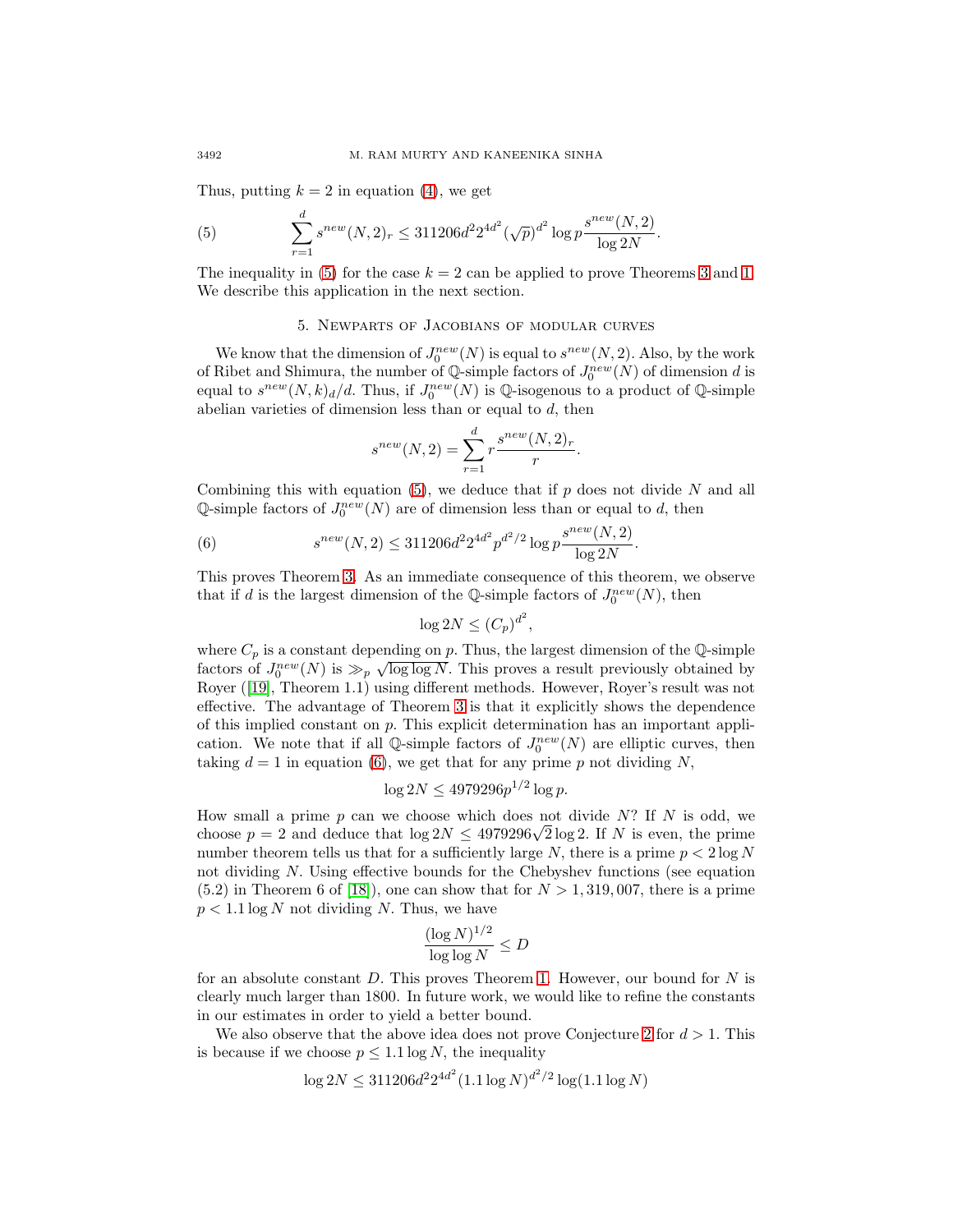gives us an upper bound for N only if  $d^2/2 < 1$ , that is, only if  $d = 1$ . We relegate addressing Conjecture [2](#page-1-0) in full generality to future research.

#### Acknowledgments

We would like to thank R. Balasubramanian, Ernst Kani, Andrew Knightly and Charles Li for their comments on a previous version of this paper. We also thank Ken Ribet for bringing Lim's work to our attention. We are also grateful to the referee for various helpful suggestions to improve the presentation of this paper.

#### **REFERENCES**

- <span id="page-12-9"></span>1. A. O. L. Atkin and J. Lehner, *Hecke operators on*  $\Gamma_0(m)$ , Math. Ann., Vol. 185 (1970), 134-160. M[R0268123 \(42:3022\)](http://www.ams.org/mathscinet-getitem?mr=0268123)
- <span id="page-12-1"></span>2. M. H. Baker, E. González-Jiménez, J. González and B. Poonen, Finiteness results for modular curves of genus at least 2, Amer. J. Math., Vol. 127 (2005), 1325–1387. M[R2183527](http://www.ams.org/mathscinet-getitem?mr=2183527) [\(2006i:11065\)](http://www.ams.org/mathscinet-getitem?mr=2183527)
- <span id="page-12-17"></span>3. D. Bressoud and S. Wagon, A course in computational number theory, Key College Publishing, Emeryville, CA, 2000. M[R1756372 \(2001f:11200\)](http://www.ams.org/mathscinet-getitem?mr=1756372)
- <span id="page-12-13"></span>4. H. Cohen, A course in computational algebraic number theory, Graduate Texts in Mathematics, 138, Springer, 1993. M[R1228206 \(94i:11105\)](http://www.ams.org/mathscinet-getitem?mr=1228206)
- <span id="page-12-3"></span>5. H. Cohen, Sur les N tels que  $J_0(N)$  soit Q-Isogène à un produit de courbes elliptiques, preprint, available on http://www.ufr-mi.u-bordeaux.fr/∼cohen
- <span id="page-12-11"></span>6. L. E. Dickson, History of the theory of numbers, Vol. 3, Chelsea Publishing Co., New York, 1966. M[R0245499 \(39:6807a\)](http://www.ams.org/mathscinet-getitem?mr=0245499)
- <span id="page-12-12"></span>7. M. Eichler, On the class number of imaginary quadratic fields and the sums of divisors of natural numbers, J. Indian Math. Soc., Vol. 19 (1955), 153-180. M[R0080769 \(18:299a\)](http://www.ams.org/mathscinet-getitem?mr=0080769)
- <span id="page-12-18"></span>8. E. Halberstadt and A. Kraus, Courbes de Fermat: résultats et problèmes, J. Reine Angew. Math., Vol. 548 (2002), 167–234. M[R1915212 \(2003h:11068\)](http://www.ams.org/mathscinet-getitem?mr=1915212)
- <span id="page-12-10"></span>9. C. Hamer, A formula for the traces of the Hecke operators on certain spaces of newforms, Arch. Math. (Basel), Vol. 70 (1998), no. 3, 204-210. M[R1604056 \(99b:11045\)](http://www.ams.org/mathscinet-getitem?mr=1604056)
- <span id="page-12-14"></span>10. M. N. Huxley, A note on polynomial congruences, Recent Progress in Analytic Number Theory, Vol. 1 (Durham, 1979), Academic Press, London-New York, 1981, 193-196. M[R637347](http://www.ams.org/mathscinet-getitem?mr=637347) [\(83e:10005\)](http://www.ams.org/mathscinet-getitem?mr=637347)
- <span id="page-12-8"></span>11. A. Knightly and C. Li, Traces of Hecke operators, Mathematical Surveys and Monographs, 133, American Mathematical Society, Providence, RI, 2006. M[R2273356 \(2008g:11090\)](http://www.ams.org/mathscinet-getitem?mr=2273356)
- <span id="page-12-6"></span>12. C.-W. Lim, Decomposition of  $S_k(\Gamma_0(N))$  over Q and variants of partial nim, PhD thesis, University of California at Berkeley, 2005.
- <span id="page-12-7"></span>13. G. Martin, Dimensions of the spaces of cusp forms and newforms on  $\Gamma_0(N)$  and  $\Gamma_1(N)$ , J. Number Theory, Vol. 112 (2005), no. 2, 197-240. M[R2141534 \(2005m:11069\)](http://www.ams.org/mathscinet-getitem?mr=2141534)
- <span id="page-12-15"></span>14. M. Ram Murty, Problems in analytic number theory, Graduate Texts in Mathematics, 206, second edition, Springer, 2007. M[R2376618 \(2008j:11001\)](http://www.ams.org/mathscinet-getitem?mr=2376618)
- <span id="page-12-4"></span>15. M. Ram Murty and K. Sinha, Effective equidistribution of eigenvalues of Hecke operators, J. Number Theory, Vol. 129 (2009), no. 3, 681–714. M[R2488597](http://www.ams.org/mathscinet-getitem?mr=2488597)
- <span id="page-12-16"></span>16. S. Ramanujan, Highly composite numbers, Collected Papers of Srinivasa Ramanujan, AMS Chelsea Publ., Amer. Math. Soc., Providence, RI, 2000, 78-128. M[R2280858](http://www.ams.org/mathscinet-getitem?mr=2280858)
- <span id="page-12-0"></span>17. K. A. Ribet, Twists of modular forms and endomorphisms of abelian varieties, Math. Ann., Vol. 253 (1980), no. 1, 43-62. M[R594532 \(82e:10043\)](http://www.ams.org/mathscinet-getitem?mr=594532)
- <span id="page-12-19"></span>18. J. B. Rosser and L. Schoenfeld, Sharper bounds for the Chebyshev functions  $\theta(x)$  and  $\psi(x)$ , Math. Comp., Vol. 29 (1975), 243-269. M[R0457373 \(56:15581a\)](http://www.ams.org/mathscinet-getitem?mr=0457373)
- <span id="page-12-5"></span>19. E. Royer, Facteurs Q-simples de  $J_0(N)$  de grande dimension et de grand rang, Bull. Soc. Math. France., Vol. 128 (2000), no. 2, 219–248. M[R1772442 \(2001j:11041\)](http://www.ams.org/mathscinet-getitem?mr=1772442)
- <span id="page-12-2"></span>20. J.-P. Serre, Répartition asymptotique des valeurs propres de l'opérateur de Hecke  $T_p$ , J. Amer. Math. Soc., Vol. 10 (1997), no. 1, 75-102. M[R1396897 \(97h:11048\)](http://www.ams.org/mathscinet-getitem?mr=1396897)